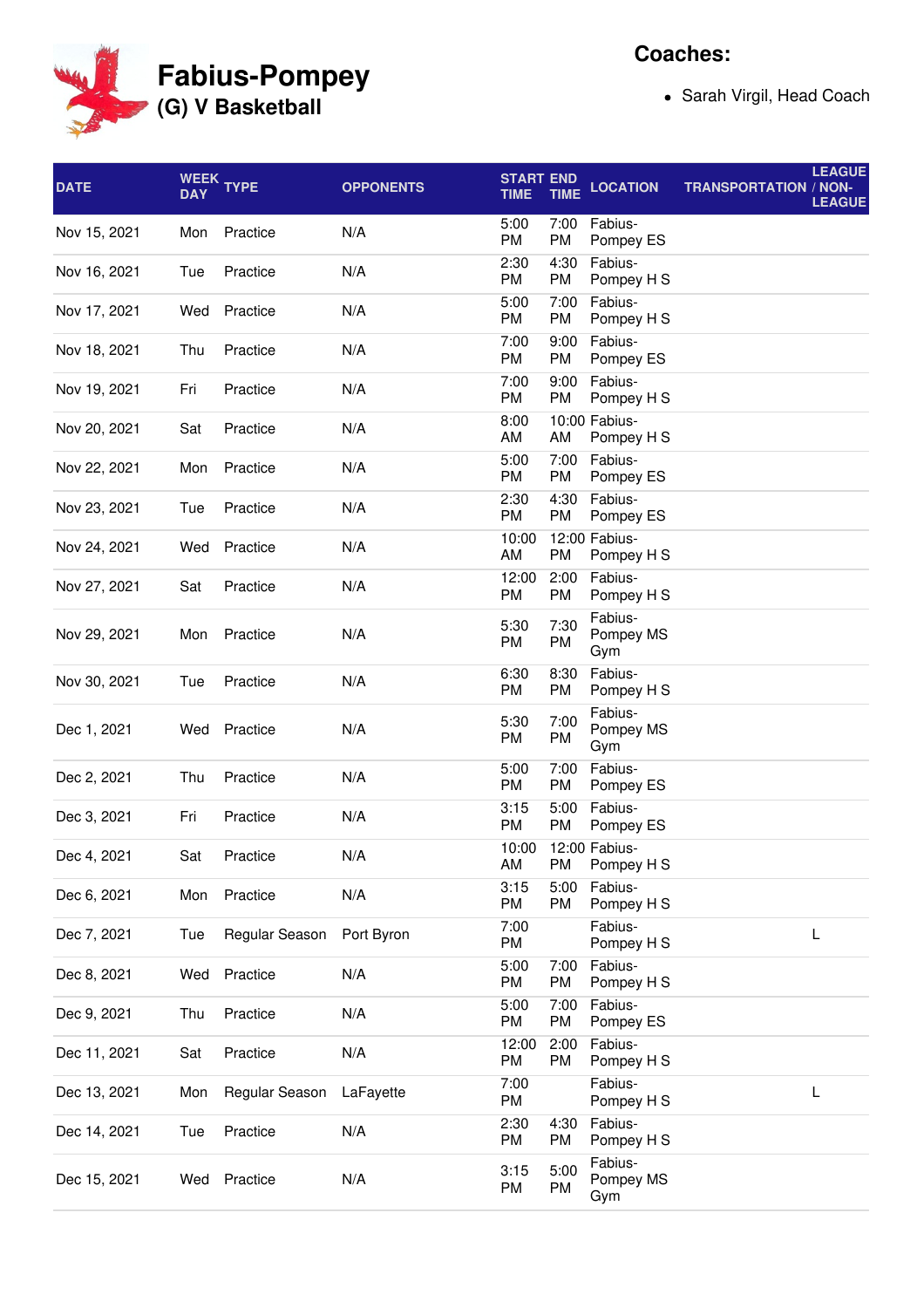| <b>DATE</b>  | <b>DAY</b> | WEEK TYPE                               | <b>OPPONENTS</b>                 | <b>START END</b><br><b>TIME</b> | TIME              | <b>LOCATION</b>                                | <b>TRANSPORTATION / NON-</b>                                           | <b>LEAGUE</b><br><b>LEAGUE</b> |
|--------------|------------|-----------------------------------------|----------------------------------|---------------------------------|-------------------|------------------------------------------------|------------------------------------------------------------------------|--------------------------------|
| Dec 16, 2021 | Thu        | Regular Season                          | @ Onondaga Central               | 6:00<br>PM                      |                   | HS Main Gym                                    | <b>Departure Point:</b><br>F-P HS<br><b>Departure Time:</b><br>4:15 PM |                                |
| Dec 17, 2021 | Fri        | Practice                                | N/A                              | 3:15<br>PM                      | 5:00<br>PM        | Fabius-<br>Pompey H S                          |                                                                        |                                |
| Dec 18, 2021 | Sat        | Practice                                | N/A                              | 8:00<br>AM                      | AM                | 10:00 Fabius-<br>Pompey H S                    |                                                                        |                                |
| Dec 18, 2021 | Sat        | Regular Season                          | @ Pulaski                        | 4:00<br>PM                      |                   | Pulaski HS<br>GYM                              | <b>Departure Time:</b><br>12:45 PM                                     | L                              |
| Dec 20, 2021 | Mon        | Practice                                | N/A                              | 5:00<br>PM                      | 7:00<br>PM        | Fabius-<br>Pompey H S                          |                                                                        |                                |
| Dec 21, 2021 | Tue        | Regular Season                          | @ Tully                          | 7:00<br>PM                      |                   | <b>Tully HS</b><br><b>Basketball</b><br>Gym #1 | <b>Departure Time:</b><br>4:35 PM                                      | L                              |
| Dec 22, 2021 | Wed        | Practice                                | N/A                              | 3:15<br>PM                      | 5:00<br>PM        | Fabius-<br>Pompey H S                          |                                                                        |                                |
| Dec 23, 2021 | Thu        | Practice                                | N/A                              | 2:30<br>PM                      | 4:30<br>PM        | Fabius-<br>Pompey ES                           |                                                                        |                                |
| Dec 27, 2021 | Mon        | Practice                                | N/A                              | 3:00<br>PM                      | 5:00<br>PM        | Fabius-<br>Pompey H S                          |                                                                        |                                |
| Dec 28, 2021 | Tue        | Regular Season                          | Poland, McGraw                   | 2:00<br>PM                      | 3:30<br>PM        | Fabius-<br>Pompey HS                           |                                                                        | NL.                            |
| Dec 28, 2021 | Tue        | Regular Season                          | <b>Otselic Valley</b>            | 3:30<br>PM                      | 5:00<br>PM        | Fabius-<br>Pompey H S                          |                                                                        | <b>NL</b>                      |
| Dec 29, 2021 | Wed        | Regular Season<br>(Consolation<br>Game) | McGraw, Otselic Valley           | 2:00<br>PM                      | 3:30<br>PM        | <b>Otselic Valley</b><br>НS<br>Gymnasium       |                                                                        | <b>NL</b>                      |
| Dec 29, 2021 | Wed        | Regular Season<br>(Championship)        | Poland                           | 3:30<br>PM                      | 5:00<br><b>PM</b> | Fabius-<br>Pompey H S                          |                                                                        | <b>NL</b>                      |
| Dec 30, 2021 | Thu        | Practice                                | N/A                              | 3:00<br>PM                      | 5:00<br>PM        | Fabius-<br>Pompey H S                          |                                                                        |                                |
| Jan 3, 2022  | Mon        | Practice                                | N/A                              | 5:00<br>PM                      | 7:00<br>PM        | Fabius-<br>Pompey H S                          |                                                                        |                                |
| Jan 4, 2022  | Tue        | Practice                                | N/A                              | 4:30<br>PM                      | 6:30<br>PM        | Fabius-<br>Pompey ES                           |                                                                        |                                |
| Jan 5, 2022  | Wed        | Practice                                | N/A                              | 5:00<br>PM                      | 7:00<br>PM        | Fabius-<br>Pompey ES                           |                                                                        |                                |
| Jan 6, 2022  | Thu        | Regular Season                          | @ Cato-Meridian (Blue<br>Devils) | 7:00<br>PM                      |                   | Cato-Meridian<br>Jr. Sr H S<br>Gym             | <b>Departure Time:</b><br>3:45 PM                                      | L                              |
| Jan 7, 2022  | Fri        | Practice                                | N/A                              | 3:15<br>PM                      | 5:00<br>PM        | Fabius-<br>Pompey H S                          |                                                                        |                                |
| Jan 10, 2022 | Mon        | Practice                                | N/A                              | 5:00<br>PM                      | 7:00<br><b>PM</b> | Fabius-<br>Pompey H S                          |                                                                        |                                |
| Jan 11, 2022 | Tue        | Practice                                | N/A                              | 2:30<br>PM                      | 4:30<br>PM        | Fabius-<br>Pompey H S                          |                                                                        |                                |
| Jan 12, 2022 | Wed        | Practice                                | N/A                              | 3:15<br>PM                      | 5:00<br>PM        | Fabius-<br>Pompey ES                           |                                                                        |                                |
| Jan 13, 2022 | Thu        | Regular Season                          | Pulaski                          | 7:00<br>PM                      |                   | Fabius-<br>Pompey H S                          |                                                                        | L                              |
| Jan 14, 2022 | Fri        | Practice                                | N/A                              | 3:15<br>PM                      | 5:00<br>PM        | Fabius-<br>Pompey H S                          |                                                                        |                                |
| Jan 17, 2022 | Mon        | Practice                                | N/A                              | 6:00<br>PM                      | 8:00<br>PM        | Fabius-<br>Pompey H S                          |                                                                        |                                |
| Jan 18, 2022 | Tue        | Regular Season                          | @ LaFayette                      | 6:30<br>PM                      |                   | LaFayette H<br>S Stadium                       | <b>Departure Time:</b><br>4:00 PM                                      | L                              |
| Jan 19, 2022 | Wed        | Practice                                | N/A                              | 3:15<br>PM                      | 5:00<br>PM        | Fabius-<br>Pompey H S                          |                                                                        |                                |